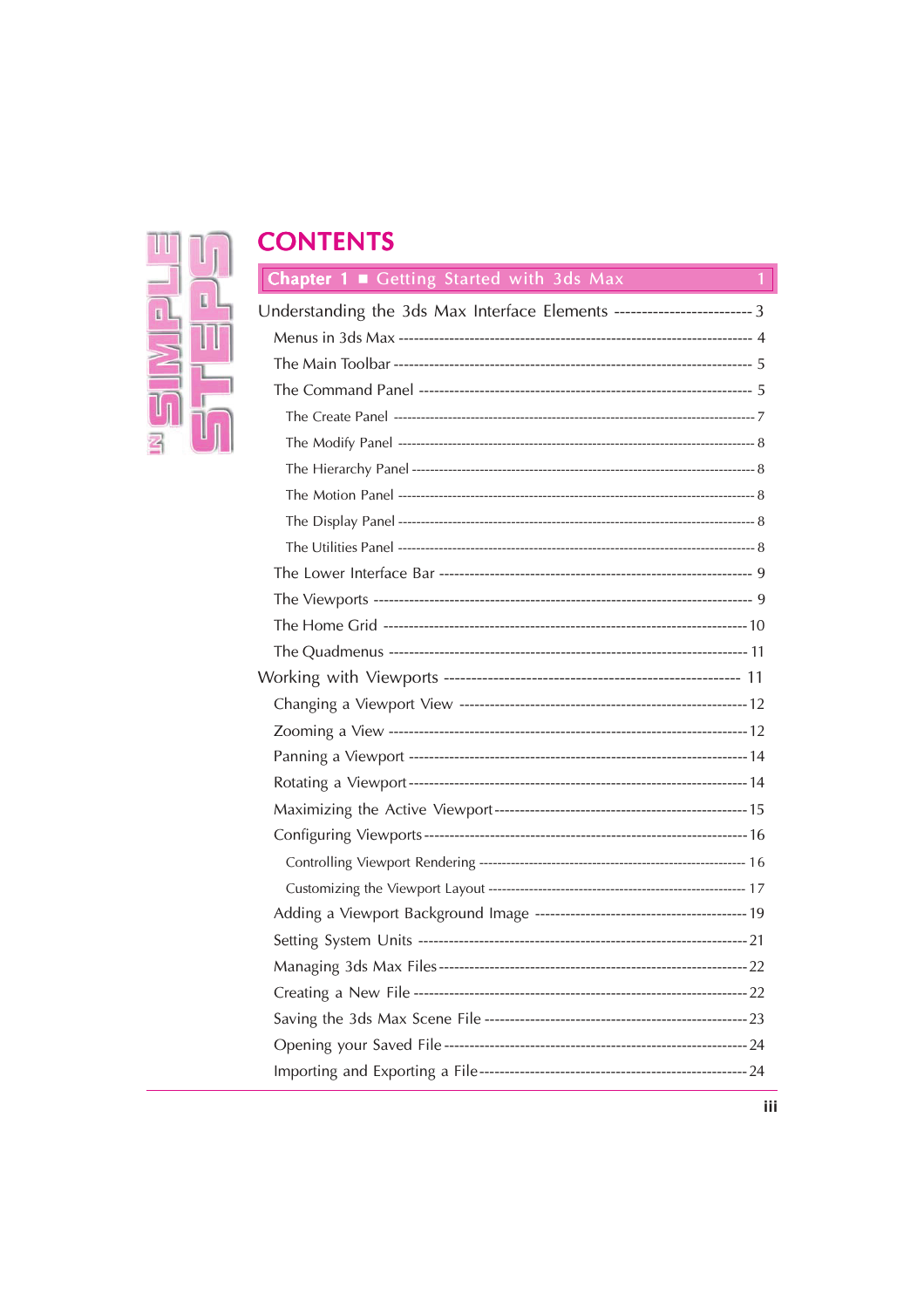# 3ds Max 8 in Simple Steps



| Chapter 2 $\blacksquare$ Working with Objects                                      | 27 |
|------------------------------------------------------------------------------------|----|
|                                                                                    |    |
|                                                                                    |    |
|                                                                                    |    |
| Creating a Prism using the Keyboard Rollout ----------------------------------- 35 |    |
|                                                                                    |    |
| Editing the Attributes of a Primitive in the Create Panel---------------------36   |    |
| Modifying the Parameters of a Primitive in the Modify panel -------------38        |    |
|                                                                                    |    |
| Selecting Objects using the Select Object Tool (1) --------------------------40    |    |
|                                                                                    |    |
|                                                                                    |    |
| Selecting the Objects by Defining a Selection Region --------------------43        |    |
|                                                                                    |    |
|                                                                                    |    |
|                                                                                    |    |
|                                                                                    |    |
|                                                                                    |    |
| Transforming Objects with the Transformation Tools ------------------------- 50    |    |
|                                                                                    |    |
|                                                                                    |    |
|                                                                                    |    |
| Transforming Objects with the Type-in Dialog Box --------------------------54      |    |
|                                                                                    |    |
| Hiding/Freezing the Objects using the Display Floater Dialog box ----- 56          |    |
| Hiding/Freezing the Objects using the Display Panel -----------------------57      |    |
|                                                                                    |    |
|                                                                                    |    |
|                                                                                    |    |
|                                                                                    |    |
|                                                                                    |    |
|                                                                                    |    |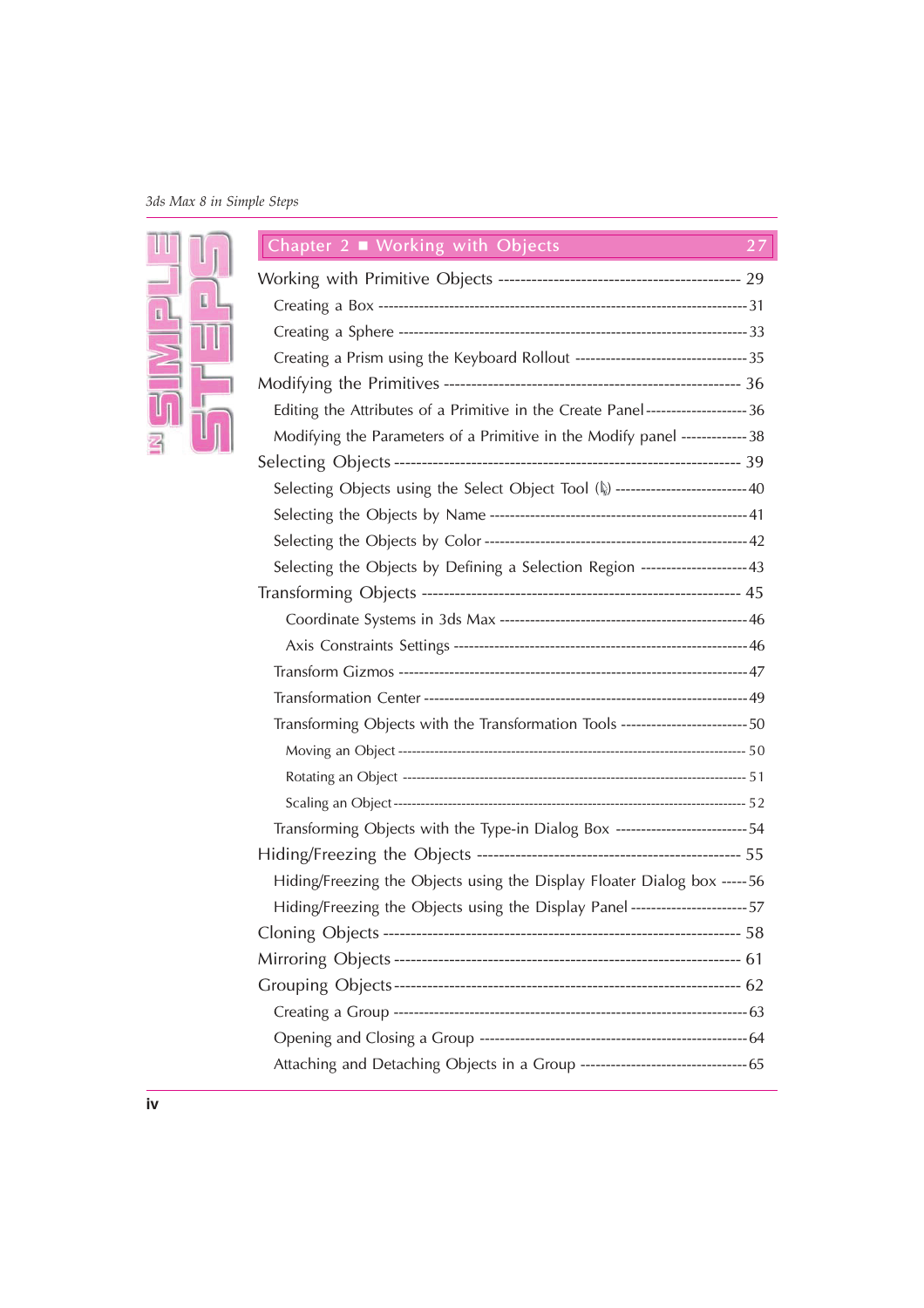### Contents



| Chapter 3 Introducing Modifiers                                          | 71  |
|--------------------------------------------------------------------------|-----|
|                                                                          |     |
|                                                                          |     |
|                                                                          |     |
|                                                                          |     |
|                                                                          |     |
|                                                                          |     |
|                                                                          |     |
|                                                                          |     |
| Understanding the Objects' sub-objects and the                           |     |
|                                                                          |     |
|                                                                          |     |
|                                                                          |     |
|                                                                          |     |
|                                                                          |     |
|                                                                          |     |
|                                                                          |     |
| Using the Free Form Deformation Modifier ---------------------------- 95 |     |
| Chapter 4 Working with 2D Shapes                                         | 101 |
|                                                                          |     |
|                                                                          | 104 |
|                                                                          |     |
|                                                                          |     |
|                                                                          |     |
|                                                                          |     |

Modifying the Splines---------------------------------------------------------112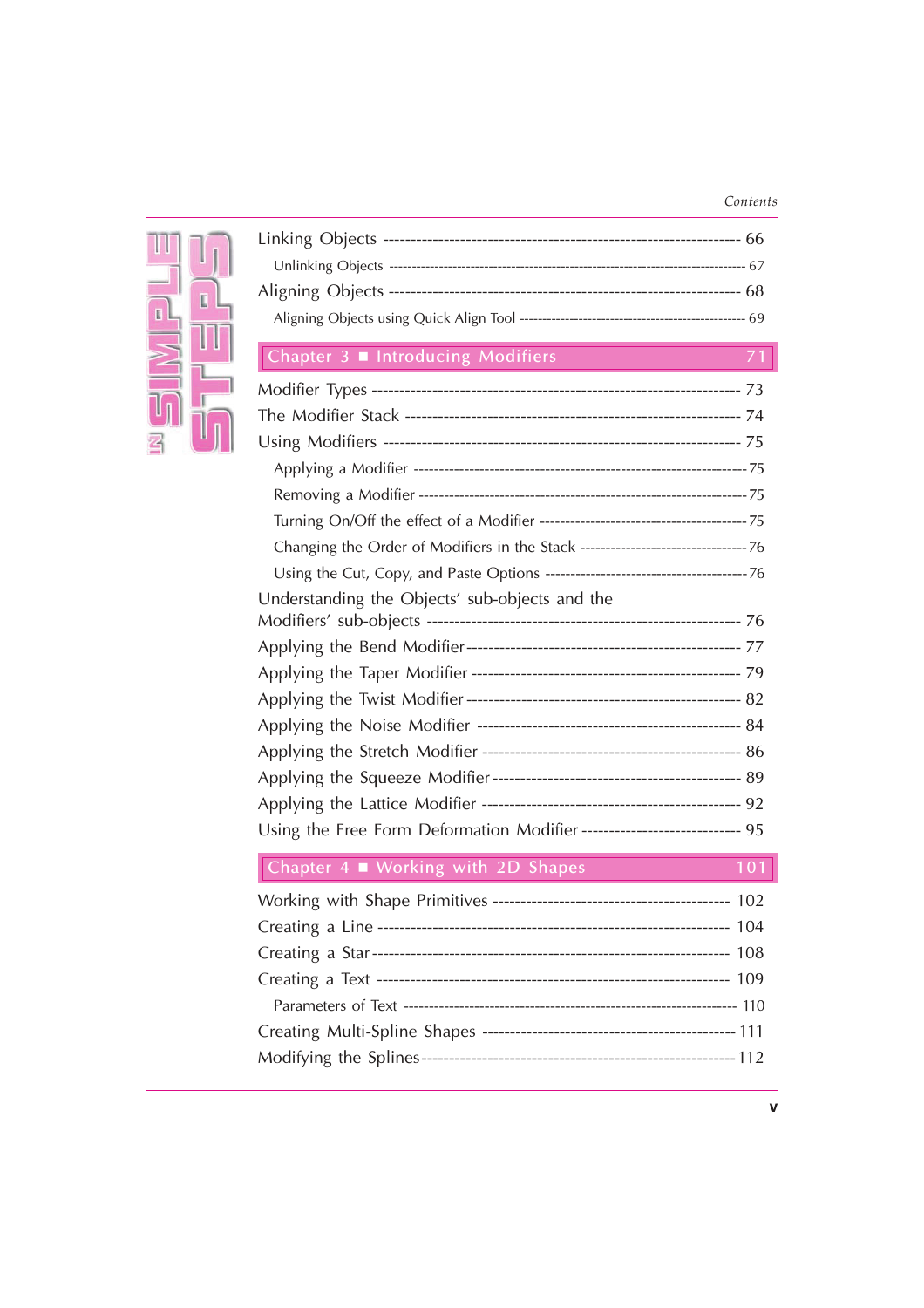# 3ds Max 8 in Simple Steps



| Converting a Spline into an Editable Spline -------------------------------- 113  |
|-----------------------------------------------------------------------------------|
| Applying the Edit Spline Modifier to a Spline ------------------------------- 114 |
|                                                                                   |
| Combining Existing Shapes into One Shape --------------------------- 116          |
|                                                                                   |
|                                                                                   |
|                                                                                   |
|                                                                                   |
| Working with Refine and Connect Features --------------------------------- 121    |
|                                                                                   |
|                                                                                   |
| Extruding Splines with Extrude Modifier ------------------------------ 125        |
| Lathing Splines using Lathe Modifier ---------------------------------- 126       |
|                                                                                   |
|                                                                                   |
| Chapter 5 ■ Polygonal Mesh Objects<br>131                                         |
|                                                                                   |
| Converting an Object into an Editable Poly Object ---------------------- 132      |
|                                                                                   |
|                                                                                   |
| Selecting Sub-objects of an Editable Poly Object ------------------ 133           |
|                                                                                   |
|                                                                                   |
| Chapter 6 Compound Objects<br>141                                                 |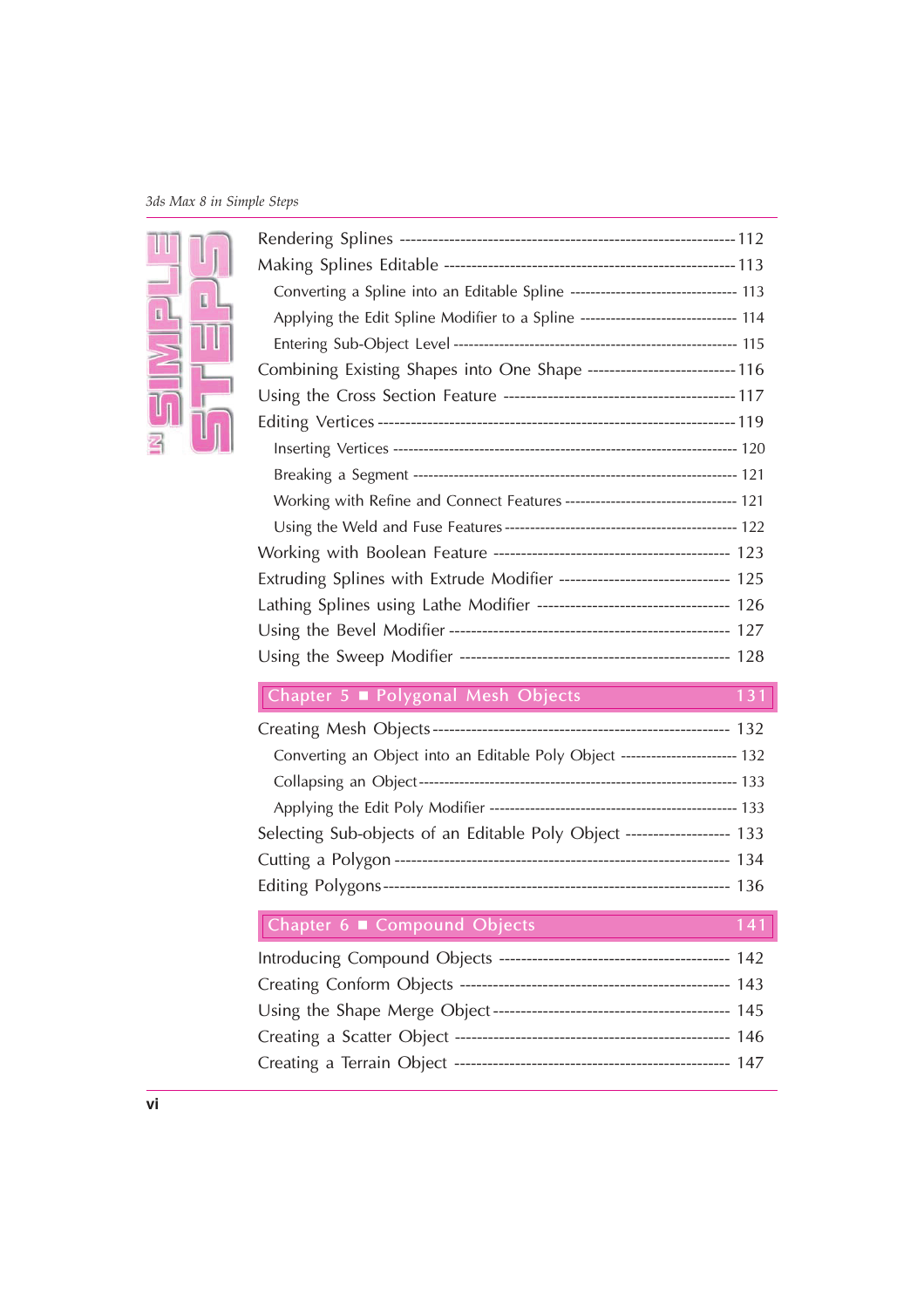## Contents

| Ш  |   |
|----|---|
| ī, | П |
|    |   |
|    |   |
|    |   |

| Chapter 7 Materials and Maps                                                  | 161 |
|-------------------------------------------------------------------------------|-----|
| Understanding the Material Types in 3ds Max ---------------------- 162        |     |
|                                                                               |     |
|                                                                               |     |
|                                                                               |     |
|                                                                               |     |
| Changing the Sample Type for the Sample Slot -------------------------- 169   |     |
|                                                                               |     |
|                                                                               |     |
|                                                                               |     |
|                                                                               |     |
| Saving Material in the Current Material Library ------------------------- 173 |     |
|                                                                               |     |
|                                                                               |     |
| Working with Standard Material Rollouts ----------------------------- 176     |     |
|                                                                               |     |
|                                                                               |     |
|                                                                               |     |
|                                                                               |     |
|                                                                               |     |
|                                                                               |     |
| Working with Shaders Types for Standard Material ---------------- 181         |     |
|                                                                               |     |
|                                                                               |     |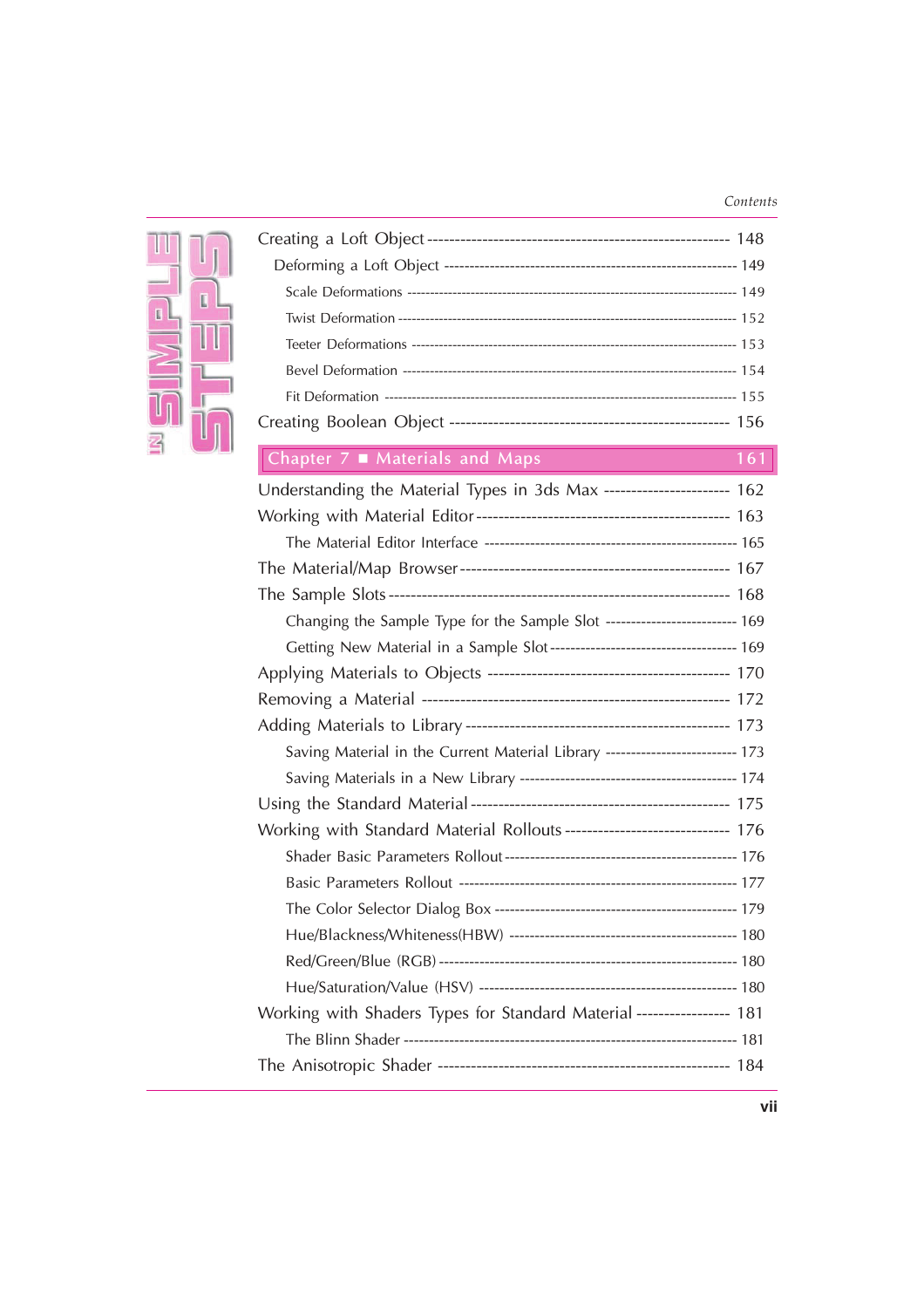# 3ds Max 8 in Simple Steps



| Working with the Bitmap Parameter Rollout -------------------------------- 190   |     |
|----------------------------------------------------------------------------------|-----|
|                                                                                  |     |
|                                                                                  |     |
|                                                                                  |     |
|                                                                                  |     |
|                                                                                  |     |
|                                                                                  |     |
|                                                                                  |     |
|                                                                                  |     |
|                                                                                  |     |
|                                                                                  |     |
| Working with Maps in the Others Category-------------------------- 204           |     |
|                                                                                  |     |
|                                                                                  |     |
|                                                                                  |     |
| Adjusting Materials on an Object using the UVW Map Modifier 205                  |     |
| Chapter 8 All About Lights                                                       | 209 |
| Understanding Standard and Photometric Lights ------------------------------ 210 |     |
|                                                                                  |     |
|                                                                                  |     |
| Understanding Key Light, Fill Light and Backlight ----------------- 212          |     |
|                                                                                  |     |
|                                                                                  |     |
| Modifying Parameters of a Light Object ----------------------------- 218         |     |
|                                                                                  |     |
|                                                                                  |     |
|                                                                                  |     |

Modifying the Brightness of Light ----------------------------------------------- 220

Understanding Maps and Map Types ----------------------------------- 186